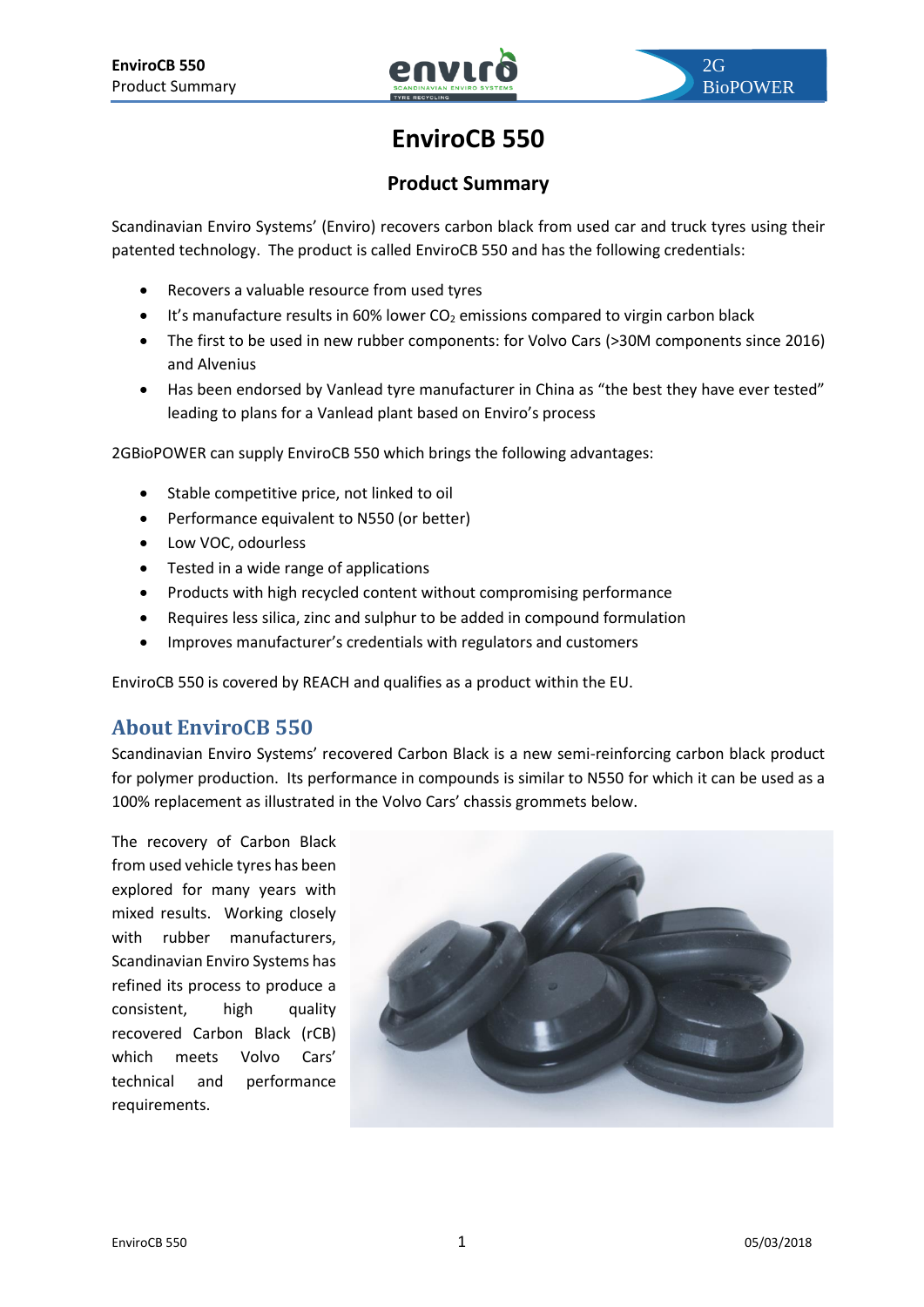

# **Tested Applications**

EnviroCB 550 has also been found to meet performance and manufacturing requirements in the following applications by a number of companies, including Trelleborg and AnVa Polytech.

- Vehicle Chassis Grommets 100% EnviroCB 550
- Calendering 50% EnviroCB 550 / 50% virgin CB.
- Rail shock absorbers 100% EnviroCB 550

It can also be used as a substitute for N660 in many applications.

Applications may employ EnviroCB 550 as a 100% substitute, but others may require slight changes of the compound recipe – as in the Calendering example above where a partial replacement worked well.

# **Technical Summary**

EnviroCB 550 is a new semi-reinforcing carbon product for polymer production. Its performance in compounds is similar to N550, although its measured properties do differ:

| <b>Property</b>                                                                  | Specification | <b>Test Method</b> |
|----------------------------------------------------------------------------------|---------------|--------------------|
| BET Surface area, $m^2/g$                                                        | 64-66         | ASTM D- 6556       |
| STSA, $m^2/g$                                                                    | 54-58         | ASTM D- 6556       |
| Oil Absorption Number, m <sup>3</sup> /kg                                        | 90-105        | <b>ASTM D-2414</b> |
| Pellets hardness (average), g                                                    | < 60          | <b>ASTM D-5230</b> |
| Pour Density, kg/m <sup>3</sup>                                                  | 430-490       | <b>ASTM D-1513</b> |
| Sieve residue 325 mesh, %                                                        | ${}< 0.01$    | <b>ASTM D-1514</b> |
| Transmittance of toluene extract, %                                              | > 95          | <b>ASTM D-1618</b> |
| pH                                                                               | $6 - 8$       | <b>ASTM D-1512</b> |
| Moisture content, %                                                              | < 0.7         | ASTM D-1509        |
| Ash content, %                                                                   | $\leq 9$      | ASTM D-1506 **     |
| Sulphur content, %                                                               | $2.0 - 3.0$   | <b>ASTM D-1619</b> |
| **Excluding silica and zinc. Silica content (SiO2) 5-9%. Zinc content (ZnO) 4-7% |               |                    |

#### **Pricing**

EnviroCB 550 is competitively priced, even when a low cost in oil drives the price of virgin CB down. When oil prices are high, EnviroCB 550 will be extremely competitive as production costs are not directly linked to oil.

# **How is it produced?**

Enviro's process is called Carbonization by Forced Convection, and pyrolyses shredded car tyres using a hot gas. This ensures a consistent fine carbon with very low volatile content. The carbon is separated from the metal, milled and beaded using conventional processes. The resulting product comprises the original carbon in the tyres, plus inert additives and fillers. The additives include silica, zinc and sulphur. It has been found that less zinc is required in compound formulation, whereas the sulphur is inert. In principle the silica could be re-activated.